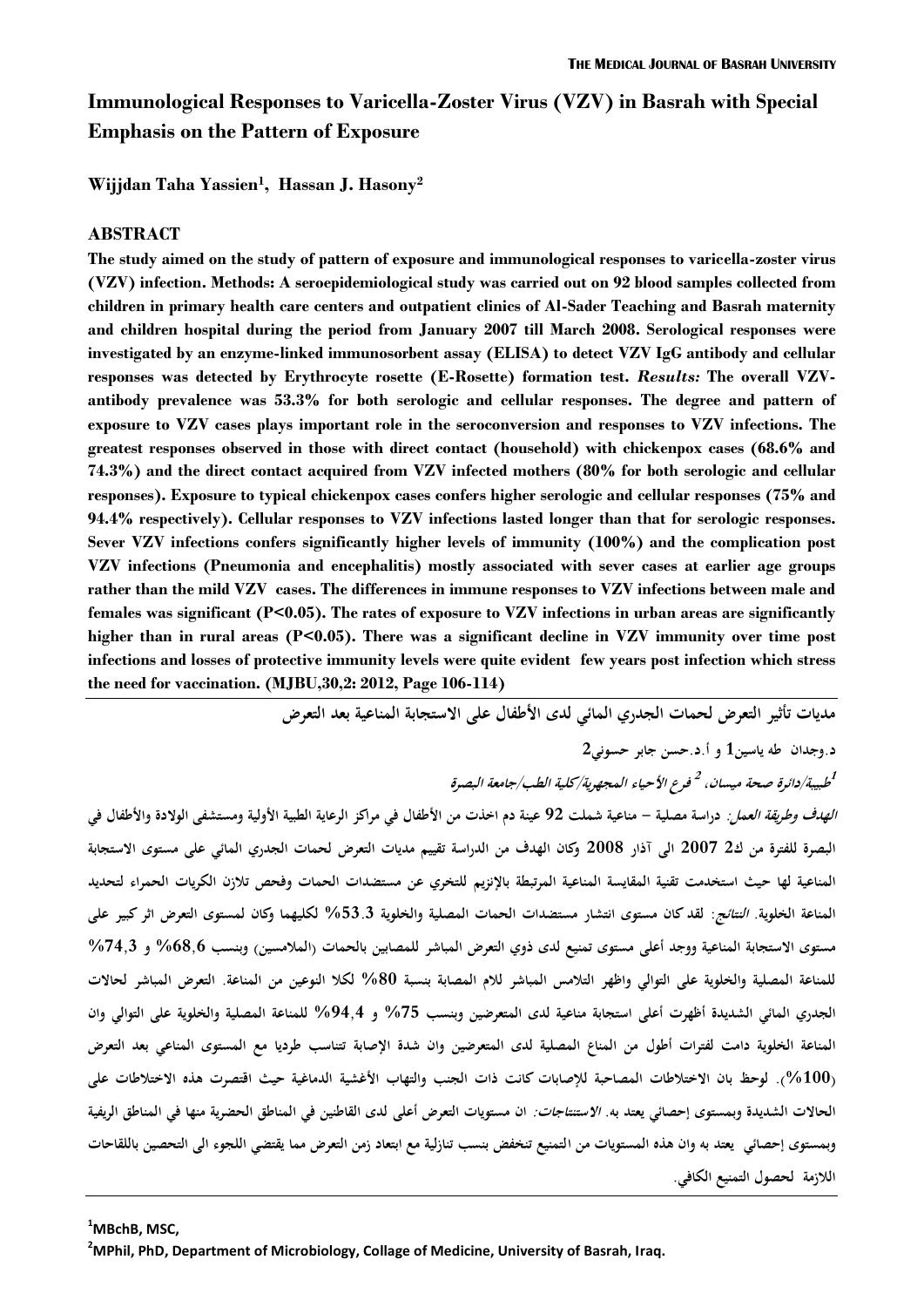# **INTRODUCTION**

aricella is a childhood disease due to a primary exposure to varicella-zoster virus (VZV), with a wide spread skin Marcella is a childhood disease due to a<br>primary exposure to varicella-zoster<br>virus (VZV), with a wide spread skin<br>lesions<sup>[1,2]</sup> Varicella is a highly contagious disease.<sup>[3]</sup> Attack rates for VZV may reach 90% for susceptible household contacts. In healthy persons, clinical illness after re-exposure is rare, such illness is more likely to occur among immunocompromised persons.<sup>[2]</sup> However, as with other viral diseases, re-exposure to a wildtype varicella virus often lead to reinfection that boosts antibody titers without causing clinical illness or detectable viremia. VZV remains dormant in sensory nerve and may be reactivated at a later time causing herpes zoster. <sup>[3]</sup> Herpes zoster is an endemic sporadic disease that occurs mainly in the elderly and the immunocompromised.<sup>[4]</sup> Herpes zoster usually manifests as painful vesicules covering a distinct patch of skin and can include nerve damage. <sup>[1]</sup> Before 1995 when a vaccine for chickenpox became available in the USA about 4 million Americans, mostly children, contracted chickenpox each year. The number of cases and hospitalizations is down dramatically after the introduction of the VZV vaccine. <sup>[3]</sup> Chickenpox usually lasts about two weeks and rarely causes complications, but the disease can be serious, even in healthy children.<sup>[3,4]</sup> Primary VZV subclinical infection is rare for persons of all ages. $[3]$  There is immunological evidence to suggest that subclinical reinfection with VZV is common, although it is unknown what reinfection plays in the maintenance of protective antibody levels. [5,6] Maternal varicella with viremia can spread transplacentally to the fetus. <sup>[6]</sup> Family members who have never had chickenpox have a 90% chance of becoming infected when another family member in the household is infected. [6] By the age of 10 years, 80% of children had varicella, 95% of adults are immune, and 25% of adults with no history of varicella are susceptible.  $[5,6]$  However, different parts of the

world can show significant variations in the age distribution of infection.<sup>[6,7]</sup> In temperate climate more than 90% of people have had clinical or subclinical infection by adolescence.  $^{[3]}$  Herpes zoster occur in 20% of the population and with more than one recurrence in  $4\%$ .  $[7,8]$ The most common complication is varicella pneumonia which occurs in 1-5 per 10000 cases, encephalitis occur in older teenager and adults in 1 per 3000 cases. <sup>[5]</sup> The role of VZV antibody alone in the containment of primary infection is unclear. Specific varicella virus antibody modifies the disease pattern but does not prevent infection.<sup>[9]</sup> However, increased severity and risk for herpes-zoster associated with cellular responses dysfunction.<sup>[1,10,11]</sup> Although T-cells memory of VZV decreases with age, several factors may serve to periodically boost the immune system, as exposure to individuals with varicella or herpes zoster or a subclinical reactivation of the virus.<sup>[1]</sup> The objectives of this study are to estimate the prevalence of VZV-antibody and to detect the cellular responses among children below 15 years, to evaluate the impact of pattern of exposure to chickenpox on immunological responses and the rate of the over time antibody decline.

# **MATERIALS AND METHODS**

#### *- Study population:*

Ninety two immune competent children below 15 years of age (52 females and 40 males) from the attendance of primary health care centers and the outpatients clinics of Al-Sader teaching hospital and Basrah maternity and children hospital during the period from January 2007 to March 2008 from various areas in Basrah governorate after taking a formal permission from the family member who brought the child. All required informations were collected on special questionnaire form including many variables; beside the demographic information, the history of chickenpox or exposure to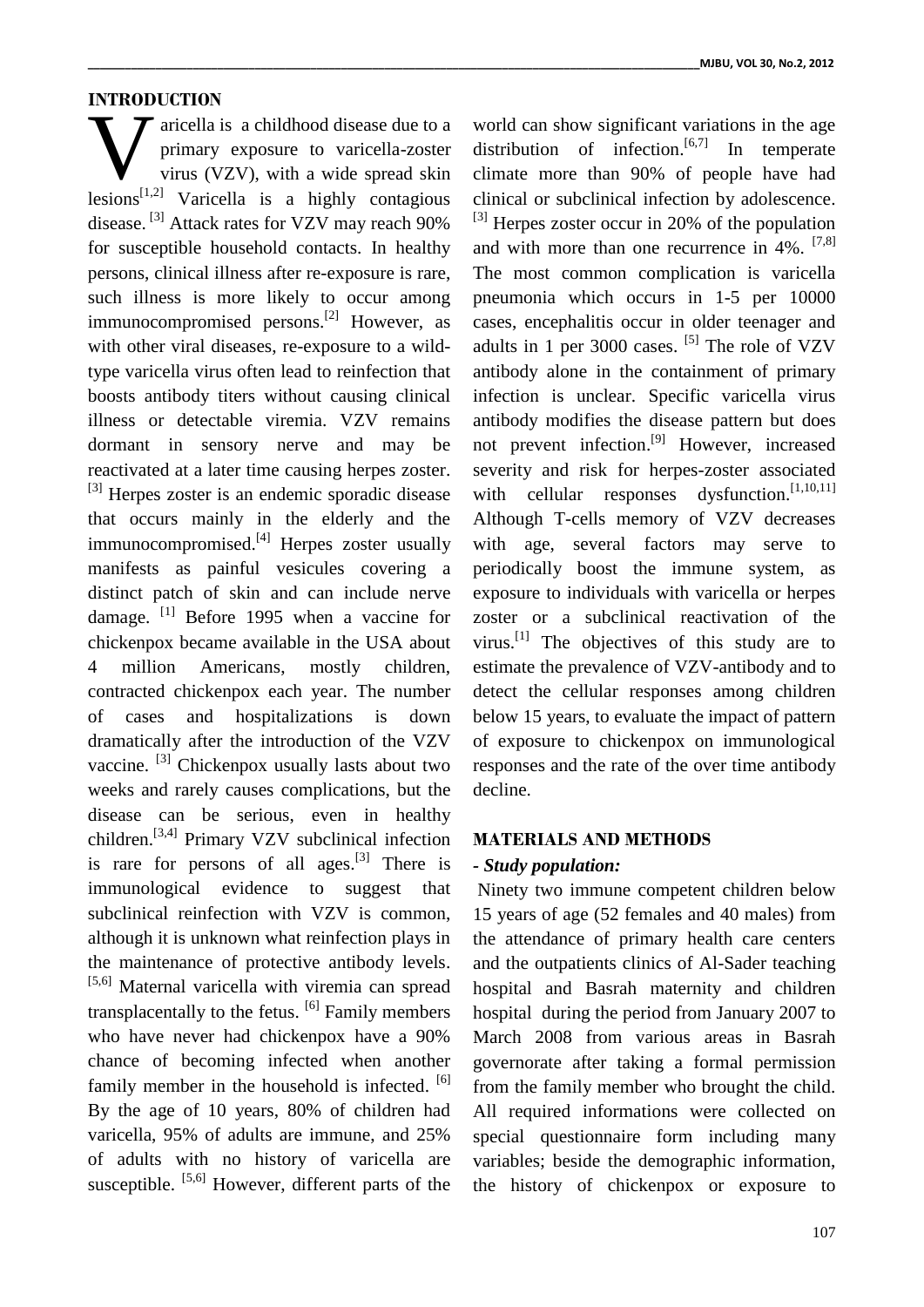chickenpox cases (household contact, mothers, exposure to chickenpox school episodes), severity of disease which was scored as mild, moderate or severe considering the area distribution of vesicularlesions and degree of complains which was all stated in by the examining physician in the child health record booklet, and any evident of post VZV infection complications.

## *Methods:*

Blood specimens were drawn from the veins aseptically and divided into two portions. One part used for collection of serum which was stored at -20°C until use for estimation of VZV antibody by ELISA commercial kit (DRG Varicella-Zoster IgG: EIA-3523). All the procedures were done according to the manufacturers instructions. The second part of blood was kept in heparinized tube and used for separation of lymphocytes and testing for Erythrocytes rosette (E-Rosette) forming cells according to the standard methods.<sup>[12]</sup> The number of active lymphocytes was estimated by the number of rosette forming cells multiplied by total number of lymphocytes divided by 100.<sup>[13]</sup> Statistical analysis was done by using

## **RESULTS**

The main characteristics of the studied children are presented in (Table-1). The majority of the studied children (65.2%) were living in urban area and 34.8% inhabiting the rural areas. Half of the study population were with a history of skin rash and the majority of them had mild illness (91,3%) among them 10.9% had complications including encephalitis (20%) and pneumonia (80%) based on clinical and laboratory investigations as stated in the child health cards. Fifty percent of the study children with a history of skin rash had VZV infections since 1-5 months before sampling, 10.9% of them had skin rash since 6-11 months before sampling, 23.9% had skin rash 1-3 years before sampling and 15.2% had history of skin rash before more than 3 years of sampling. Among the contact with chickenpox cases, 46(50%) had history of previous VZV infection, 13(14.1%) have a history of contact with VZV infection (9 cases to VZV infected mother and 4 cases to other household contact). However, 33(35.9%) of children neither of a history of VZV infection nor a history of contact.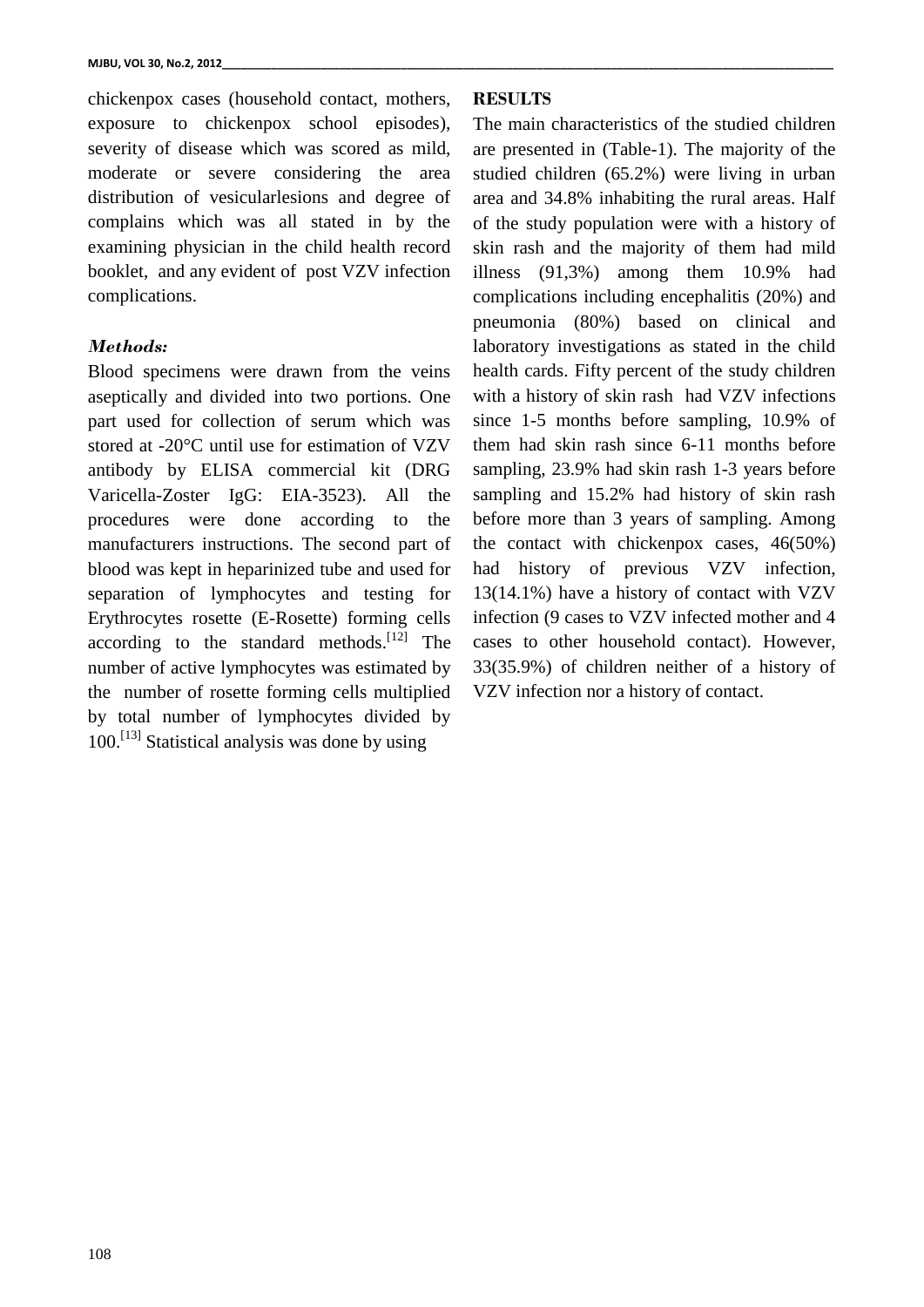| Table 1. the characteristics of the study population. |  |  |
|-------------------------------------------------------|--|--|
|-------------------------------------------------------|--|--|

| <b>Character</b>                                   | No. Tested $(\% )$       |
|----------------------------------------------------|--------------------------|
| $1 - Age$                                          | 92<br>(100)              |
| $<1-3$ years                                       | 29<br>(31.5)             |
| 4-6 years                                          | 17<br>(18.48)            |
| 7-9 years                                          | 16<br>(17.39)            |
| $10-15$ years                                      | 30<br>(32.6)             |
| $2 - Sex$                                          | 92<br>(100)              |
| Female                                             | 52<br>(56.5)             |
| Male                                               | (43.47)<br>40            |
| 3-Residency                                        | 92<br>(100)              |
| Urban area                                         | (65.2)<br>60             |
| Rural area                                         | 32<br>(34.78)            |
| 4-History of skin rash                             | 92<br>(100)              |
| Yes                                                | (50)<br>46               |
| N <sub>o</sub>                                     | (50)<br>46               |
| 5- Severity of the disease                         | (50)<br>46               |
| Mild and moderate                                  | 42<br>(91.3)             |
| Severe                                             | $\overline{4}$<br>(8.7)  |
| 6- Complications of the disease                    | 5<br>(10.87)             |
| Encephalitis                                       | (20)                     |
| Pneumonia                                          | (80)<br>$\overline{4}$   |
| Skin complications                                 | None                     |
| 7- Duration of infection                           | 46<br>(50)               |
| 1-5 Months                                         | 23<br>(50)               |
| 6-11 Months                                        | 5<br>(10.87)             |
| 1-3 Years                                          | 11<br>(23.9)             |
| >3 Years                                           | $\overline{7}$<br>(15.2) |
| 8- History of previous VZV infection               | (50)<br>46               |
| History of contact with VZV infection              | 13<br>(14.1)             |
| (mothers=9, others =4)                             |                          |
| 9- Neither history of VZV nor a history of contact | 33 (35.9)                |

Table-2 shows the prevalence of anti-VZV antibody and cellular responses (E-rosette) among children in relation to age. The overall immunologic responses were observed in 53.3%. These responses was presented more frequent at age group 4-6 years which was 58.8% and 64.7% for serologic and cellular responses respectively. Followed by the exposure at early age  $of < 1-3$  years, and by late age of 10-15 years in whom the seropositivity increased from 43.8% to 50%. This difference was statistically not significant (P>0.05).

**Table 2. The prevalence of serological and cellular responses to VZV among children according to their age.**

| Age                    | Total<br>No. (%) | Serologic<br>response<br>No. (%) | <b>Rosette</b><br>forming cells<br>No. (%) |
|------------------------|------------------|----------------------------------|--------------------------------------------|
| $<1-3$<br><b>Years</b> | 29(31.5)         | 17(58.6)                         | 15(51.7)                                   |
| $4 - 6$<br>Years       | 17<br>(18.48)    | 10(58.8)                         | 11 (64.7)                                  |
| $7-9$<br><b>Years</b>  | 16<br>(17.39)    | 7(43.75)                         | 6(37.5)                                    |
| $10 - 15$<br>Years     | 30(32.6)         | 15 (50)                          | 17(56.67)                                  |
| <b>Total</b>           | 92 (100)         | 49 (53.25)                       | 49 (53.25)                                 |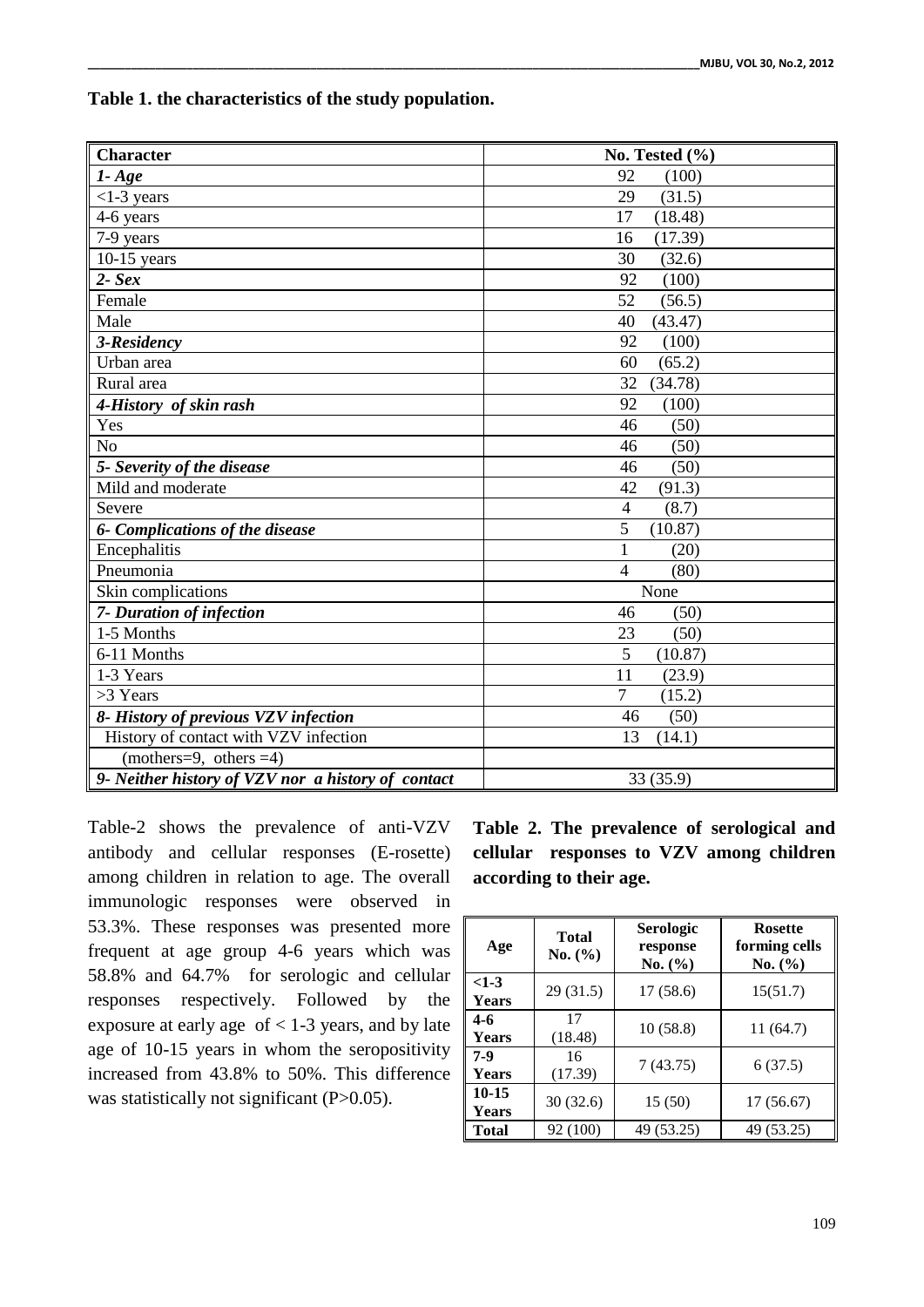Typical chickenpox cases confers high immunological responses at the time of presentation (75% and 94.4% for serological and cellular responses respectively) as shown in (Table-3). Patients with non-specific rash showed greater cellular responses (50%) than  $X^2 = 0.376$  d.f = 3 P>0.05

VZV specific antibody responses (30%). However, the responses that obtained from unexposed individuals were significantly with lower seropositivity to VZV(41.3%) and 21.7% for rosette formation test.

|  | Table 3. the distribution of serologic and cellular responses to VZV among children |  |  |  |  |  |
|--|-------------------------------------------------------------------------------------|--|--|--|--|--|
|  | according to history of skin rash.                                                  |  |  |  |  |  |

| <b>History of skin rash</b>     | <b>Total</b> | Serologic response | <b>Rosette forming cells</b> |
|---------------------------------|--------------|--------------------|------------------------------|
|                                 | No. (%)      | No. (%)            | No. (%)                      |
| <b>Typical chickenpox cases</b> | 36(39.1)     | (75)               | 34 (94.4%)                   |
| Non-specific skin rash          | 10(19.9)     | 3(30%)             | $5(50\%)$                    |
| <b>None</b>                     | 46(50)       | 19 (41.3%)         | 10(21.7%)                    |
| <b>Total</b>                    | 92 (100)     | 49 (53.25%)        | 49 (53.25%)                  |
| $= 4.1$<br>$d.f = 2$            | P > 0.05     |                    |                              |

(Table-4), shows the responses to VZV infections in relation to the duration and persistency of serologic and cellular activity post exposure. The cellular responses persist longer than that for serologic responses which did not last more than three years in less than the protective levels, while the cellular responses persist in rosette forming activity for more than three years with higher percentage of activity at early periods of exposure. The serologic responses declined by three years and more post exposure (42.9%). The differences between the levels of responses at early and

long period post exposure was statistically significant  $(P<0.05)$ . The degree and pattern of contact to VZV cases play important role in the seroconversion and responses to VZV infection where the greatest responses observed in those with direct contact (household) with chickenpox cases (68.6% and 74.3%) and the direct contact acquired from VZV infected mothers (80% for both serologic and cellular responses). However, history of contact since long periods and mild exposure to chickenpox school episodes confers lower responses.

**Table 4. the distribution of serologic and cellular responses to VZV among children according to the duration between skin rash and sampling.**

| skin<br><b>Duration</b><br>between | <b>Total</b>          | Serologic responses | <b>Rosette forming cells</b> |
|------------------------------------|-----------------------|---------------------|------------------------------|
| rash and sampling                  | No. $%$               | No. (%)             | No. (%)                      |
| $1-5$ Months                       | 23(25)                | 17 (73.87)          | 22(95.65)                    |
| $\vert$ 6-11 Months                | 5(5.4)                | 4(80)               | 4(80)                        |
| $\parallel$ 1-3 Years              | 11 (11.96)            | 6(54.5)             | 8(72.7)                      |
| $\Rightarrow$ Years                | 7(7.6)                | 3(42.86)            | 5(71.4)                      |
| $\overline{X^2}$ = 19.89           | P < 0.05<br>$d.f = 3$ |                     |                              |

(Table-5). On the other hand, individuals reported no history of any contact showed a very mild type of responses to VZV in both

serologic (27.3%) and cellular levels (18%) which might be due to subclinical infection.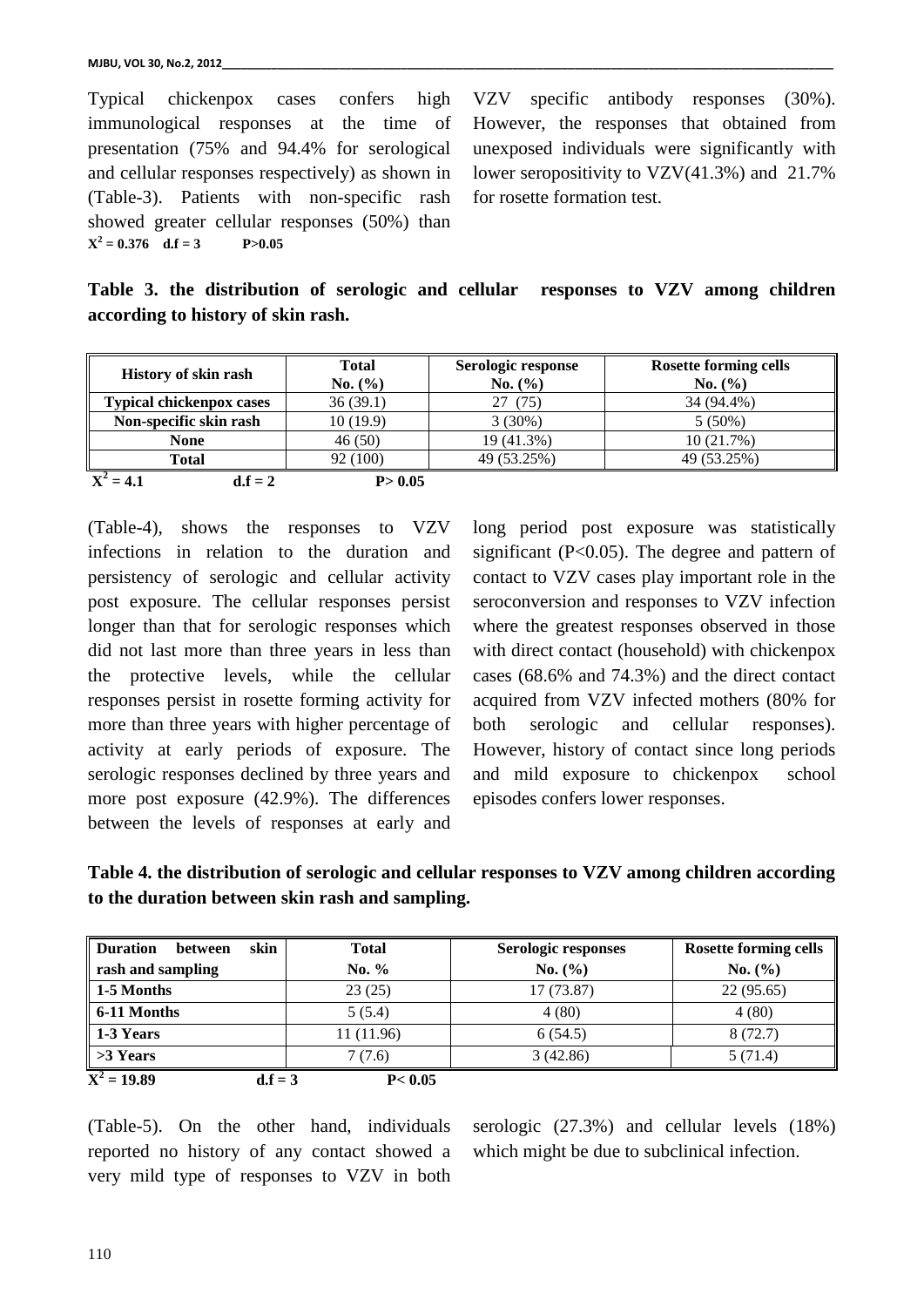| Pattern of exposure to chickenpox               | <b>Total</b> | Serologic response | <b>Rosette forming cells</b> |
|-------------------------------------------------|--------------|--------------------|------------------------------|
|                                                 | No. (%)      | No. (%)            | No. (%)                      |
| <b>Household contact</b>                        | 35 (38.04)   | 24(68.6)           | 26(74.3)                     |
| Chickenpox in the mother                        | 5(5.4)       | 4(80)              | 4(80)                        |
| <b>Exposure to school episode of chickenpox</b> | 15(16.3)     | 8(53.3)            | 9(60)                        |
| *All                                            | 4(4.35)      | 4(100)             | 4(100)                       |
| <b>None</b>                                     | 33 (35.87)   | 9(27.27)           | 6(18)                        |
| Total                                           | 92 (100)     | 49 (53.25)         | 49 (53.25)                   |
| $X^2 = 1.1$<br>P > 0.05<br>$d.f = 4$            |              |                    |                              |

**Table 5. The distribution of serologic and cellular responses to VZV among children according to history of contact with chickenpox.**

**\*All: exposed to all factors.**

There was a positive relation between the severity of illness and immunologic responses to VZV infection (Table-6) as those with severe illness showed 100% serologic and cellular responses in contrast to those with mild presentation (P<0.05).

**Table 6. the distribution of serologic and cellular responses to VZV among children according to severity of the disease\***

| Severity of the disease              | <b>Total</b> | Serologic response        | <b>Rosette forming cells</b> |
|--------------------------------------|--------------|---------------------------|------------------------------|
|                                      | No. (%)      | No. (%)                   | No. (%)                      |
| Mild                                 | 42 (91.3)    | 26(61.9)                  | 35(83.3)                     |
| <b>Severe</b>                        | 4(8.7)       | 4(100)                    | 4(100)                       |
| Total                                | 46           | 30(65.2)                  | 39 (84.78)                   |
| $\mathbf{r}$<br>$\sim$ $\sim$ $\sim$ | <b>10</b> 4  | $\mathbf{R}$ $\mathbf{A}$ |                              |

 $X^2$ **=16.78 d.f =1 P< 0.05 \*Based on health booklet records and physician notes. Only one case scored as moderate classified with mild group.**

Table-7 showed that pneumonia occurs in 8.7% as a complications associated with VZV mostly occur among infants and young children which was attributed to 9.38% and encephalitis to 3.1%, those were less frequent among older age group of 10-15 years, but the difference was

statistically not significant (P>0.05). However,

both mild and severe cases of VZV infections confers high antibody titers, although the complications associated with severe infections only (Table-8). The difference in the occurrence of complications between mild and severe cases was statitistically not significant (P>0.05). None of the study cases reported a skin complication.

|  |  |  |  |  | Table 7. The distribution of varicella complications among children in different age groups |  |  |
|--|--|--|--|--|---------------------------------------------------------------------------------------------|--|--|
|  |  |  |  |  |                                                                                             |  |  |

| Age group     | <b>Total</b> | <b>Encephalitis</b> | Pneumonia   | <b>Skin complications</b> |
|---------------|--------------|---------------------|-------------|---------------------------|
|               | No. (%)      | No. (%)             | No. (%)     | $No.(\% )$                |
| $<1-9$ Years  | 32 (69.57%)  | 1(3.13%)            | 3(9.38%)    | None                      |
| 10-15 Years   | 14 (30.4%)   | None                | $1(7.14\%)$ | None                      |
| Total         | 46           | $(2.17\%)$          | 4 $(8.7\%)$ | None                      |
| $X^2 = 0.313$ | $d.f = 1$    | P > 0.05            |             |                           |

**=0.313 d.f =1 P> 0.05**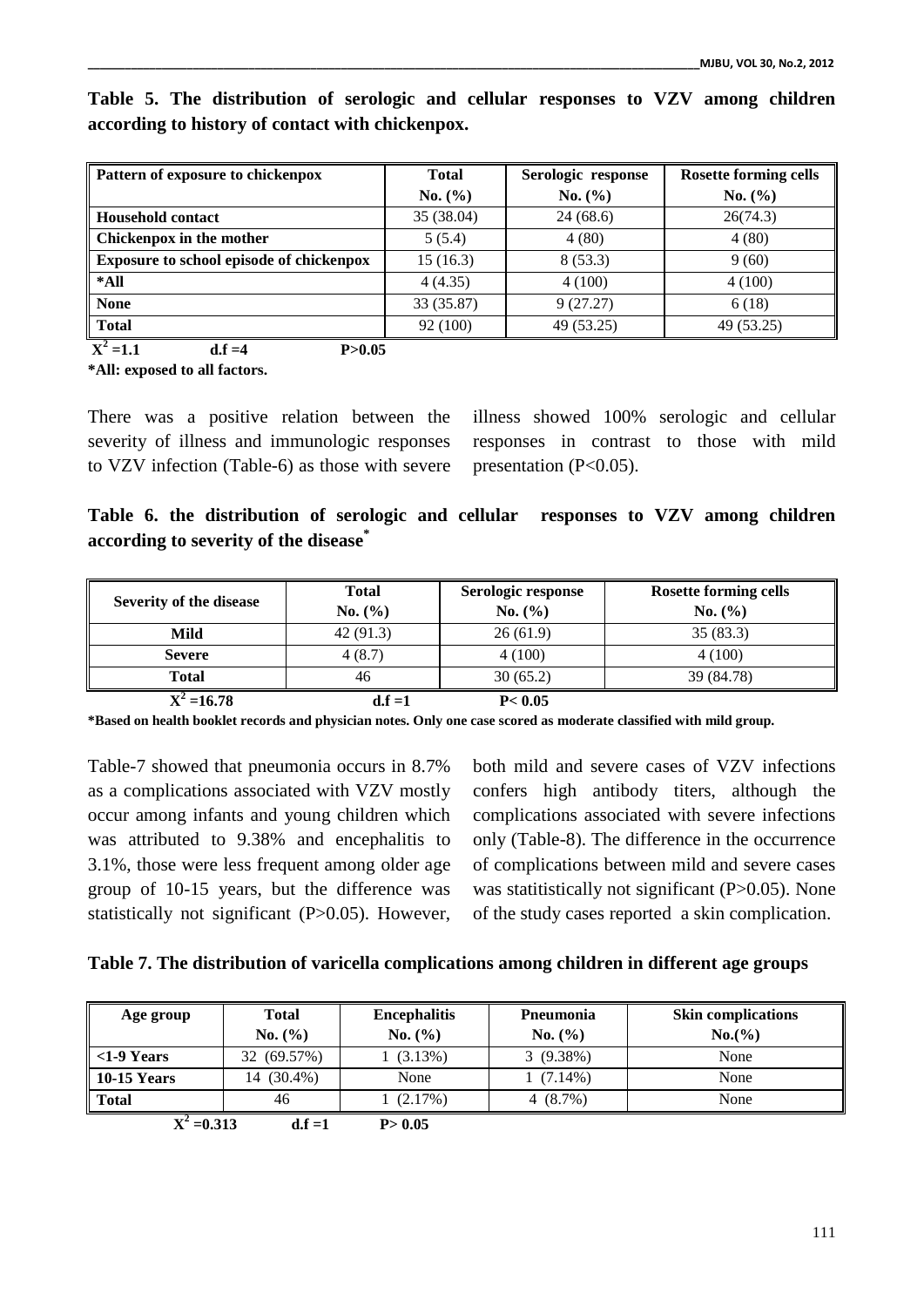| <b>Severity of VZS infection</b> | <b>Encephalitis</b> | Pneumonia | <b>Skin complications</b> | <b>AB</b> titer |
|----------------------------------|---------------------|-----------|---------------------------|-----------------|
|                                  | No. (%)             | No. (%)   |                           |                 |
| <b>Mild</b>                      | None                | 1(2.38)   | None                      | $*$ High        |
| <b>Severe</b>                    | 1(25)               | 3(75)     | None                      | High            |

**Table 8. The relationship between severity and complications of VZV infection and antibody titer.**

 $X^2 = 0.313$  d.f =1 P>0.05  **\*High IgG titer equivalent to > 15 IU/ml**

**DISCUSSION**

Age related susceptibility to varicella in various regions of the world is well recognized.<sup>[13]</sup> Our findings are close to a study in the UAE which showed 45.8% susceptibility to VZV in children less than 10 years old and similar to the results of survey in tropical areas at least for children under 10 years old.<sup>[14]</sup> According to the literature, a majority of (about 85%) VZV infections occur during early childhood by the age of nine with strong association between varicella infection and VZV seropositivity. [15] Varicella is a highly contagious disease, particularly after the close contact as household contact or in collection environments such as day care centers.<sup>[16]</sup> In our locality, the life pattern of large families sharing same house, play a role in increasing the incidence of VZV infection among the urban areas. This results is consistent with a study done in Turkey which reported that varicella seropositivity was higher in large families with five or more members (91.2%) than small families with four or fewer members  $(80\%)$ .<sup>[17]</sup> However, our results in contrast to studies done in south America<sup>[18]</sup> and Switzerland<sup>[19]</sup> which were documented no seroprevalence differences between rural versus urban areas. On the other hand, a study conducted in India reported marked differences in susceptibility in adult living in urban and rural areas<sup>[20]</sup> In the current study 78.3% of cases of varicella were with typical skin rash, among them 75% were seropositive and 94.4% had positive cellular immune responses. While 21.7% of varicella cases were presented with

seropositive and 50% had positive cellular responses. We did not find any study for comparison. However, among children with no history of skin rash 41.3% were seropositive to VZV and 21.7% had positive cellular immune responses, this may be attributed to the subclinical infection among this group. This observation is in agreement with a study carried in Brazil showed that among cases with no history of varicella 33.1% were seropositive.<sup>[21]</sup> Cell-mediated immunity (CMI) play a crucial role in the protection from VZV infection and also against reactivation.<sup>[22]</sup> Although CMI has been shown to decline with increasing age, the presence of VZV-specific antibodies does not.<sup>[22,23]</sup> However, this was not observed in this study, we found both serologic and cellular immune responses were decreased gradually with increasing the period between skin rash and sampling, but the cellular responses persist in their activity for longer period, therefore, it can be concluded that many factors may affect the immune responses in our community like life style, low educational levels and exposure to many abnormal situations as wars. Our findings is in contrast to a study carried in Colombia<sup>[22]</sup> showed that serologic responses persist in 91.3% of cases for 10 years after infection, while cellular responses decreases to 76.1%. Contact with varicella cases is important in responses to VZV, where the highest immune responses were among those with history of chickenpox in their mothers. This observation is

non-specific skin rash, of them 30% were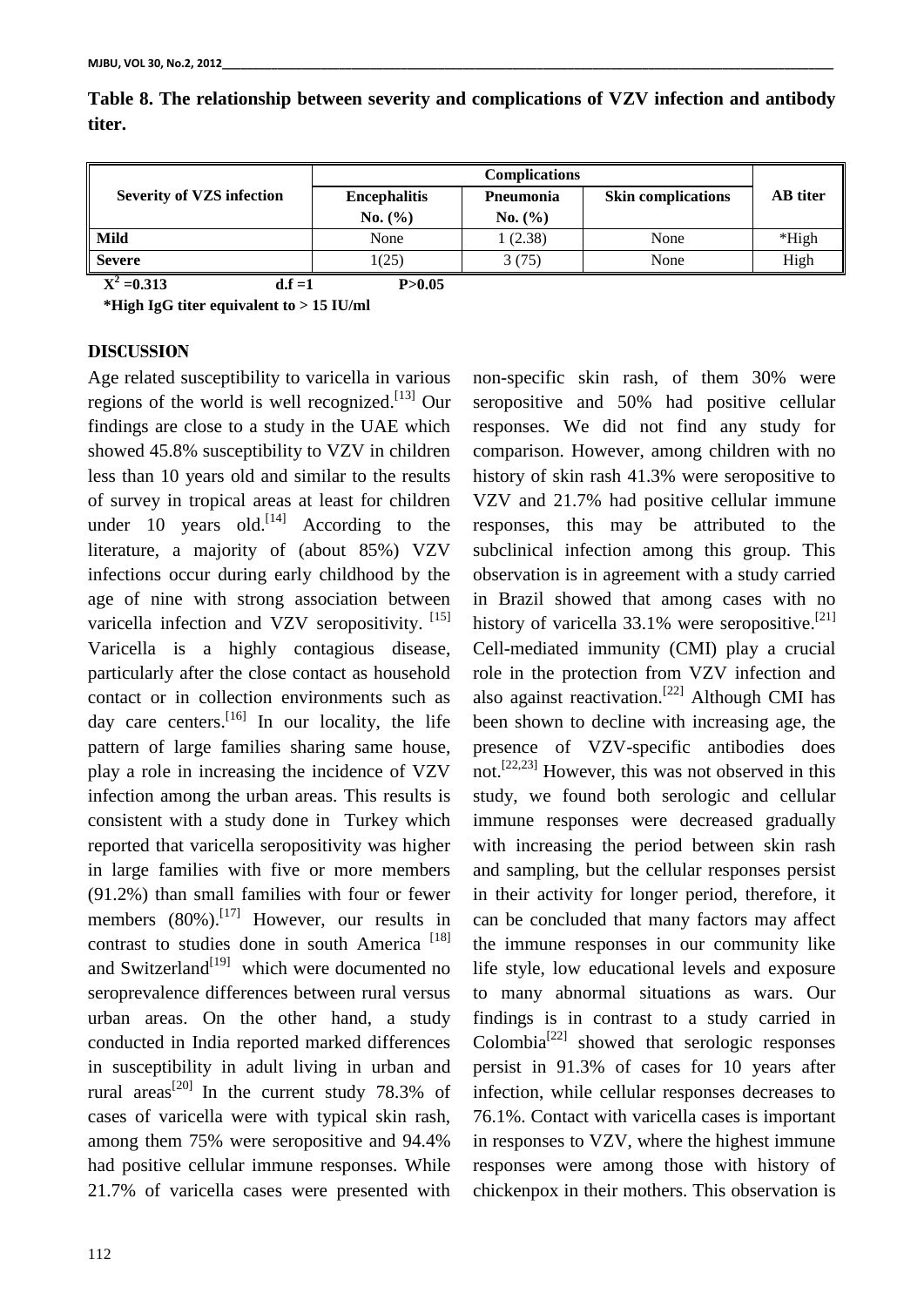inconsistent with a study carried out in Spain<sup>[24]</sup> showed that 78.2% of cases of varicella had history of infection in their mothers. Exposure to a chickenpox school episodes confers 53.3% seropositivity and 60% cellular responses. These findings is in agreement with CDC reports 2004 on Nevada unvaccinated children and the CDC reports on Oregon unvaccinated children where the attack rate was 43% in  $2001$ .<sup>[25]</sup> In the current study, mild VZV cases represent 91.3%, of them 61.9% were seropositive to VZV and 83.3% had positive cellular responses and sever cases represent 8.7% all of them (100%) were VZV seropositive with cellular immune responses. These figures are consistent with an Australian study which reported that severe varicella attributed to 8.2% mainly among 5-14 years old<sup>[26]</sup> The main VZV infection complications observed in this study was pneumonia (8.7%) and encephalitis (2.17%) with no any skin manifestations. These complications mostly associated with severe cases with low T-cell activity (rosette formation) among children below 9 years of age, although pneumonia also associated with mild VZV cases. These results almost consistent with that reported in Australia<sup>[26]</sup> and Canada.<sup>[27]</sup> However, higher percentages for these complications reported in studies from Quebec<sup>[28]</sup> and Sri Lanka<sup>[29]</sup> with high rate of skin manifestations (64.4%) and neurologic disorder.<sup>[6]</sup> Also it has been reported that VZV complications and reactivation of latent infection, associated with low T-cell activity (cellular responses).<sup>[27]</sup>

*In conclusion,* VZV infections are common in all age groups and the pattern of exposure plays an important role in seroconversion to infection. Serologic responses seems to be not adequate to confer protection against infection or reactivation without the effect of cellular responses. Because of the evident decline in immunity post exposure, the implementation of VZV vaccination program especially among risky groups is highly recommended. Also further study is required to elucidate the role of

vaccines in maintaining the protective levels of immunity.

#### **REFERANCES**

- **1. CDC. Prevention of varicella: Recommendation of the advisory committee on immunization practice (ACIP). MMWR. Recommendations and Reports, 12,1996/45(RR11); 1-25.**
- **2. Gnann J.W. Varicella-zoster virus: atypical presentations and unusual complications.J. Infect. Dis. 2002; 186:91-98.**
- **3. CDC. Decline in annual incidence of varicellaselected states, 1990-2001. MMWR 2003; 52(37): 884- 885.**
- **4. Facanha MC, Celia A, Monroe P. Occupational and nosocomial transmission of varicella. The Brazilian Journal of Infectious Diseases 2006; 10(2):156-158.**
- **5. Cameron JC, Allan G, Johnston F, et al. Severe complications of chickenpox in hospitalized children in the UK and Ireland. Archives of Disease in childhood 2007; 92:1062-1066.**
- **6. Marchetto S, de Benedictis FM, de Martino M, et al. Epidemiology of hospital admissions for chickenpox in children: an Italian multicenter study in the prevaccine era. Acta Pediatrica. 2007; 96(10): 1490-1493.**
- **7. Dominic ED, Cunningham AL. Herpes simplex and varicella-zoster virus infections. eMJA. The Medical Journal of Australia. MJA 2002; 177(5): 267-273.**
- **8. Fleming DM, Schellevis FG, Falcao I, et al. The incidence of chickenpox in the community. European Journal of Epidemiology 2007; 17: 1023-1027.**
- **9. Charles Grose. The immunology of VZV infection. Children's Hospital of Iowa, University of Iowa, Iowa City, IA, USA. 2006. Available at: [www.ihmf.org/journal/download/13s1grose\(9a\)13s9a.](http://www.ihmf.org/journal/download/13s1grose(9a)13s9a.pdf) [pdf](http://www.ihmf.org/journal/download/13s1grose(9a)13s9a.pdf) Accessed in: 3/2/2008.**
- **10. Yilmaz C, Caksen H. Severe neurological complications of chickenpox. Eur.J. Gen. Med. 2005; 2(4):177-179.**
- **11. Heininger U, Seward JF. Varicella. Health line, Elsevier Inc. 2005. Lancet. Available at: [http://www.healthline.com/elseviercontent/lancet](http://www.healthline.com/elseviercontent/lancet-varicella)[varicella](http://www.healthline.com/elseviercontent/lancet-varicella) Accessed in: 11/2/2008.**
- **12. Mendes NF, Tolnal MEA, Silveira NPA, et al. Technical aspects of the rosette tests used to detect human complement receptor (B) and sheep erythrocyte binding (T) lymphocytes.J. Immunol., 1973; (111)3: 860-867.**
- **13. Lisse IM, Qureshi K, Poulsen A, et al. T-lymphocyte subsets and eosinophil counts in acute and convalescence chickenpox infection: a household study in Guinea-Bissau. Journal of Infection 2005; 50(2):125-129.**
- **14. Sharifi Z, Ghanjin SE. The seroepidemiology of varicella-zoster virus (VZV) in different age groups in Tahran, Iran. Iranian Journal of Allergy, Asthma, and Immunology. 2005; 4(2): 95-98.**